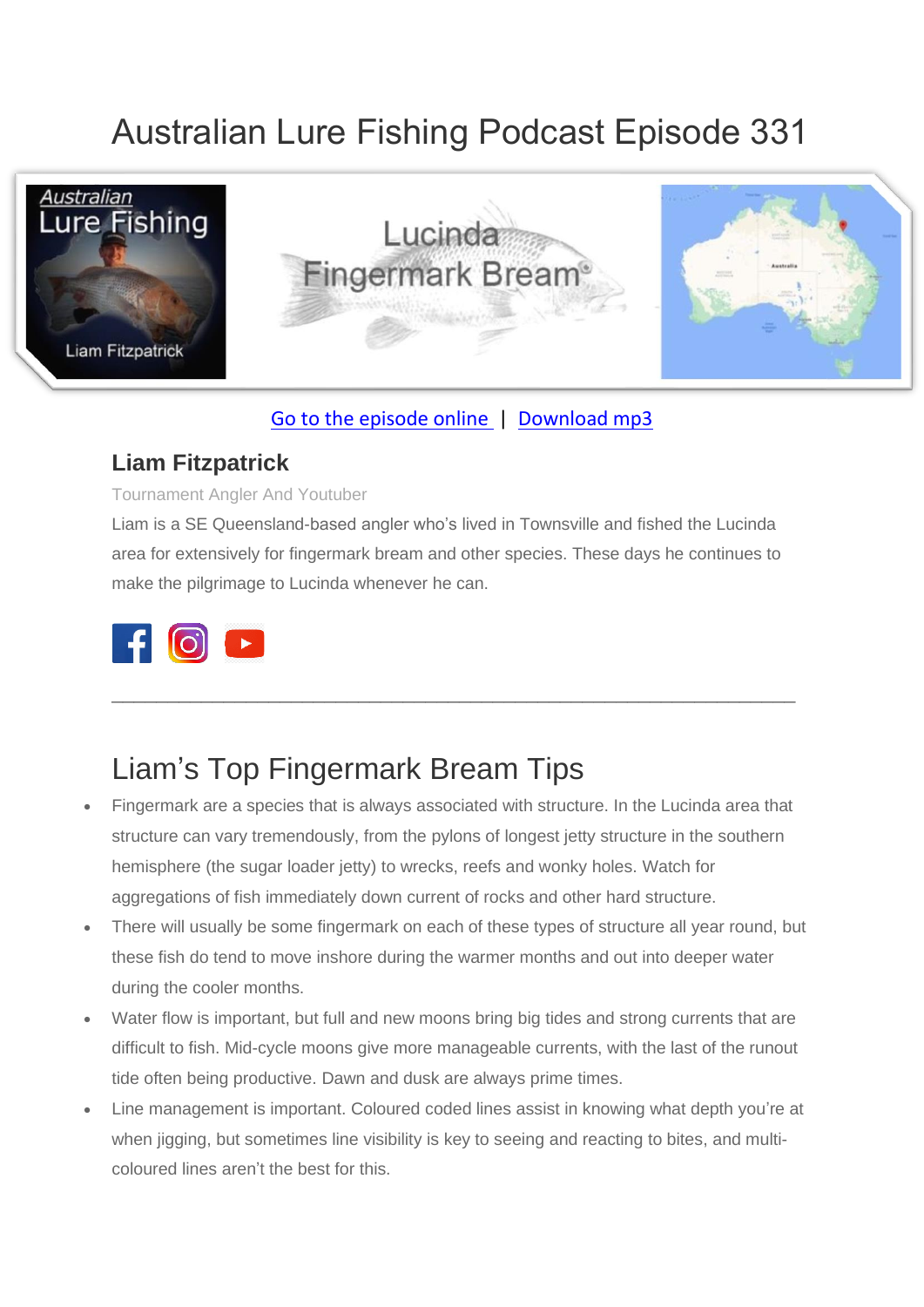- Matching tackle to technique is key. Some lures/techniques require relatively light tackle, especially if there is a strong current flow. However, powerful, dirty fighters like fingermark can be a challenge on lighter gear.
- Fingermark are particularly susceptible to barotrauma injuries and also to overfishing. Please fish sustainably, vent fish if necessary and/or use release weights to improve the survival of released fish.

# Liam's Fingermark Bream Fishing Tackle

- A 30lb soft plastic spin stick with 3000 size Daiwa Certate, braid and leader is an effective all-round combo for fishing soft vibes where the drag on the line limits how heavy you can fish.
- A heavier 50lb GTK Smith Titanium spin rod with 4000 size Daiwa Catalina loaded with 50lb braid and 50lb leader gives a better opportunity of stopping fish and works well with soft plastic lures due to the heavier jig heads that can be employed.
- A Stella 5000 on a PE3 jig stick with 40lb braid and a 50lb leader is Liam's favourite for dropping light jigs onto fingermark.

## Liam's Fingermark Bream Fishing Lures

- Soft vibration baits are deadly on fingermark bream. There are plenty of good options but Liam recommends sticking with lures in the 95mm range, finding the larger ones less effective on fingermark and the smaller ones too light for use in the depth of water the fish hold. Soft vibes can be cast up-current and allowed to reach bottom before being hopped back with short rod lifts. They can also be dropped from a drifting boat well before it reaches the structure where the fish are holding, allowed to reach bottom and jigged vertically as the boat drifts over the structure. The internal wire in some soft vibes isn't up to the pressure of fighting fingermark, so removing the rear hook and upgrading the front one to a heavy-duty variety can save lost fish. The main limitation of this style of lure is the need to fish light for the lure to work, which makes it hard to land bigger fingermark.
- A 7" Berkley Gulp Jerkshad on a 1oz jig head with very solid hooks is a top fingermark lure, being a good size that smaller fish will still take but large fingermark will also take. Other 7-8" soft plastics will work too, but Liam finds that the Gulp are the most effective. Any colour will work – try switching to a different colour each time you drift over the fish. The weight of the head can be increased if need be, but Liam usually finds this a good weight for water depths from 30-100 ft. Cast the lure up current of the structure and hop it back along the bottom, winding in once it's passed beneath the boat. Or fish it vertically, similar to the soft vibe.